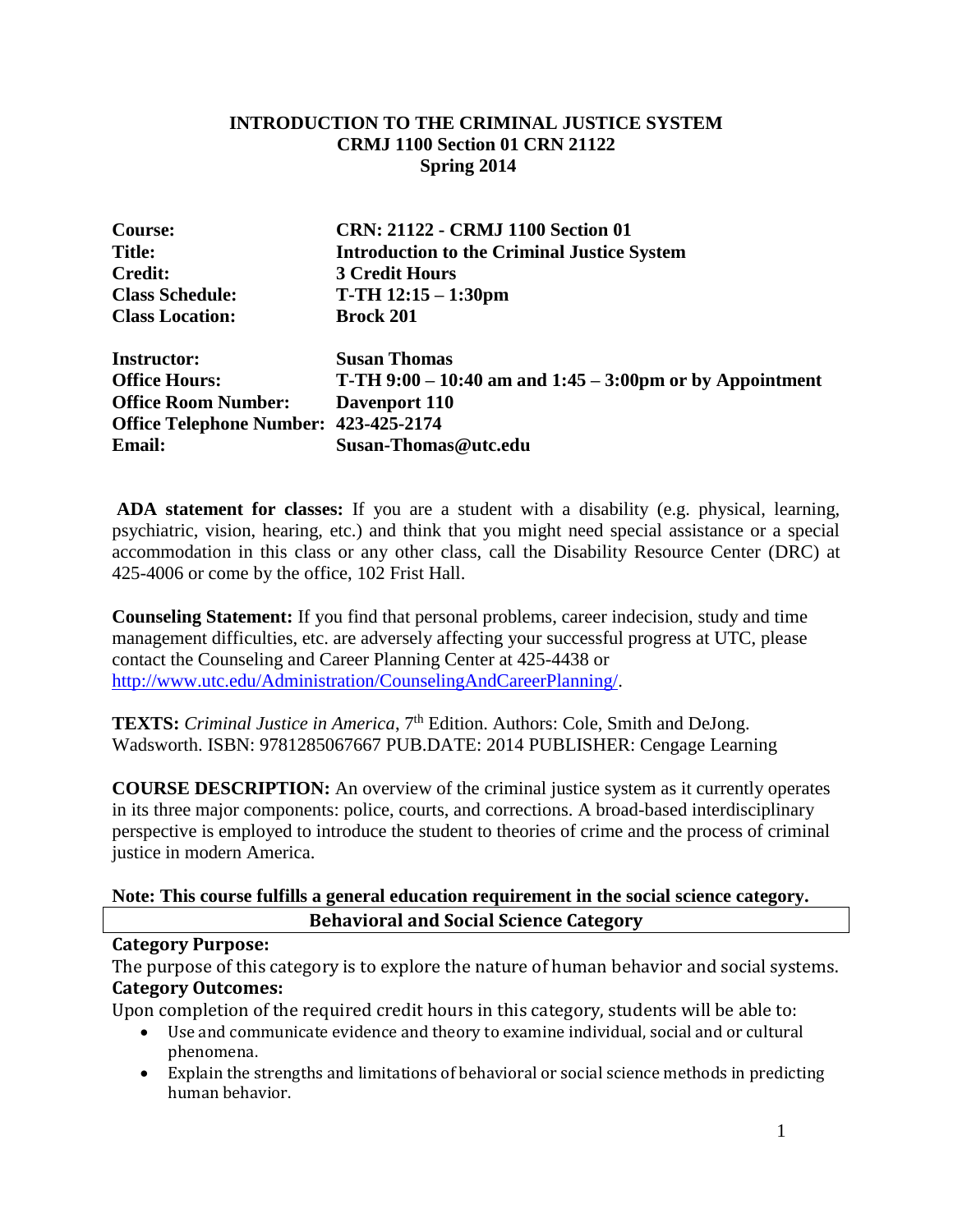- Describe and explain social or behavioral phenomena by applying a discipline's concepts and/or theories.
- Engage in reasoning using qualitative or quantitative social science or behavioral science tools and information.
- Analyze empirical observations in relation to discipline-appropriate theoretical constructs.

## **COURSE OBJECTIVES:**

- **To explore the historical roots of crime and the development of the criminal justice system.**
- **To understand the ways in which popular culture misrepresents the nature of crime and the criminal justice system.**
- **To examine definitions of criminality and to evaluate how these definitions are affected by social, political, and individual factors.**
- **To allow students to explore a variety of theoretical paradigms about crime causation (i.e.; biological, sociological, and psychological) and to understand how different world views affect our definitions of crime and criminality.**
- **To examine the ways in which social scientific research measures crime and criminality, and to evaluate the efficacy of these measurements.**
- **To understand the functions of each component of the criminal justice system and the interdependent nature of the components.**
- **To examine the ways in which social scientific research measures criminal justice responses, and to evaluate the efficacy of these measurements.**
- **To be familiar with contemporary issues impacting upon the criminal justice system.**

**Class Participation/Attendance Policy:** Class participation is expected for this course. Participation is defined as attentiveness, responding to questions that are directed by the professor to the class, involvement in in-class activities/discussion, asking questions, meeting deadlines in the class, and demonstrating that you have read and understand the class readings.

Attendance will be taken during each class session. It is the responsibility of the students to inform instructors when illness or situations prevent attendance (prior to the class being missed). A valid excuse for emergency situations **with documentation**, (i.e. doctors note, police report, death in family etc…) is required because attendance may affect your final grade. Students missing over (4) classes without a valid excuse will have (2) points deducted from their final total grade. If you know of a legitimate conflict before the test or assignment date inform me by email or phone, as soon as possible.

**Late Assignment Submission/Make-up Policy:** Students are responsible for completing assignments by the designated deadlines. All assignments are due at the start of class and any assignment that is submitted on the due date but after the class starting time will have (5) points deducted. If a student does not submit an assignment by the due date it will be considered late and the assignment will incur a 10 point per day penalty. Any assignment that is not submitted within five days after the original due date will result in a zero. All make up exams are at the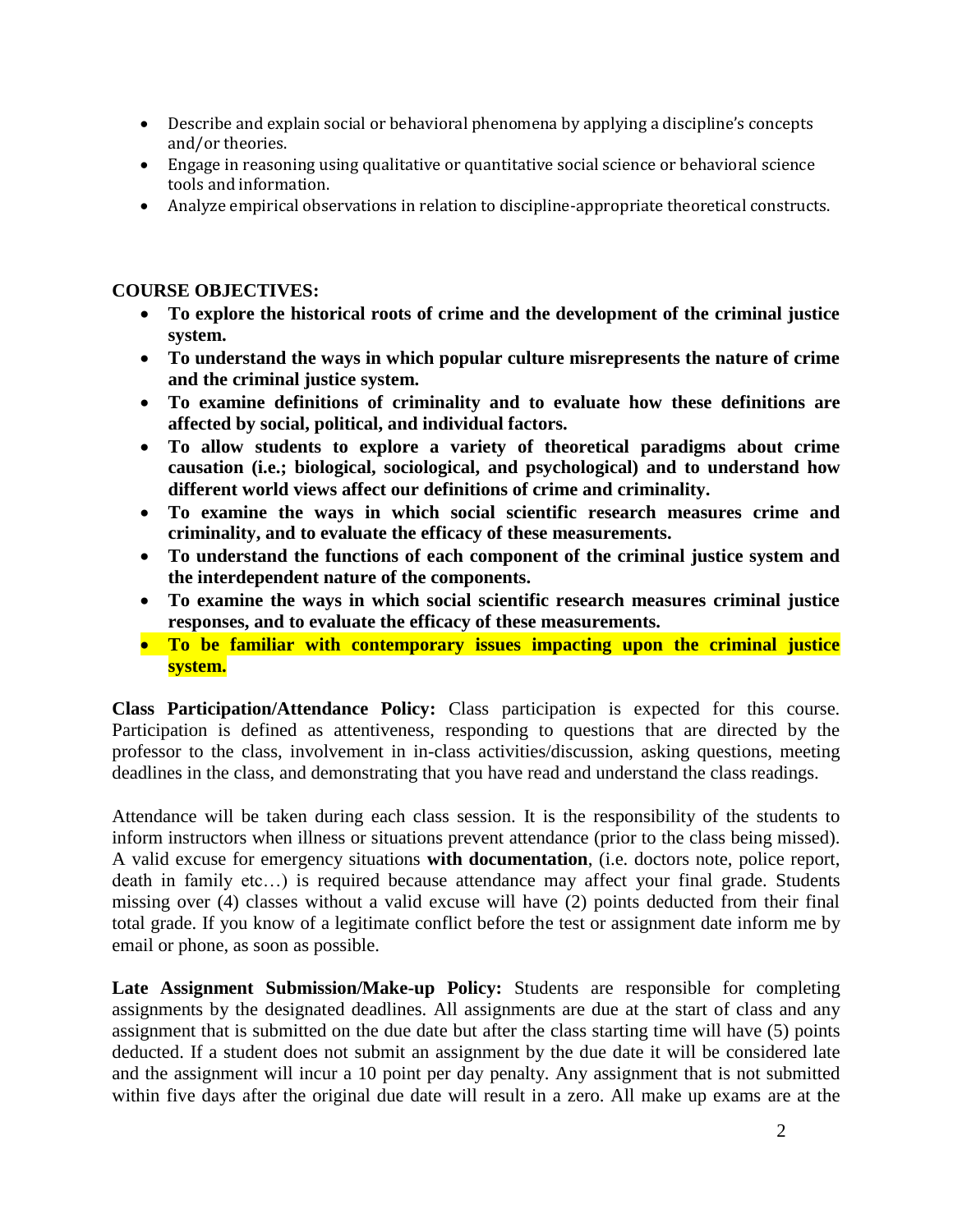discretion of the instructor and will be scheduled according to my schedule. Additionally, any make-up exams will be essay format.

**Academic Dishonesty:** Academic misconduct includes cheating and plagiarism and will result in an automatic failure of the course. Please refer to the UTC Student Handbook for a discussion of plagiarism.

The instructor reserves the right to submit papers to the UTC online (Blackboard) text- matching software (Safe Assign) for review and analysis of originality and intellectual integrity. If the results of the review indicate academic dishonesty, disciplinary action may be taken against the student as outlined in the UTC Student Handbook.

**Exams:** Students will be given five (5) exams in this course. All exams will relate to specific topics in assigned readings from your textbook and topics covered within classroom materials. Exams will consist of multiple-choice, short answer, list, and true/false questions. Each question will have an assigned point value noted on the exam. These exams will assess students understanding and ability to apply concepts from lectures and readings. **At the end of the semester, the lowest exam grade will be dropped.** Each exam will be worth 100 points. All students are expected to arrive on time for each exam. Anyone arriving more than five (5) minutes late on the day of an exam will **NOT** be permitted to take the exam on that day.

**Critical thinking Papers:** There are two 2-3 page (not including title and reference page) papers due in this course . Both papers will be written on *The Brothel Boy*, a copy of the parable will be available on Blackboard. You will need to use your knowledge of criminal justice and use additional research skills to be able to complete these papers. You are expected to assimilate knowledge and create an educated/informed response to these assignments. **Each paper must be submitted to SafeAssign by 10:50 am on their due dates and a hard copy of the paper MUST be submitted in class on the same day. When submitting your assignment via SafeAssign, make sure that it is saved as Last Name\_First Name\_Writing Assignment 1 or 2** (Example: Thomas\_Susan\_WritingAssignment1)

Papers must all be written in APA format, double spaced, 12 pt. Times New Roman font. All papers must be saved and submitted as Microsoft Word document (.doc). Additionally, internal citations and reference page MUST be utilized!

**Paper One:** Due Feb. 11, 2014 at the start of class and must be received online by 12:30 pm. After reading the parable *The Brothel Boy*, please answer these four questions in a concise manner. You must use your textbooks and at least two (2) external, scholarly references in completing this assignment.

- 1. Was this parable an example of the Due Process Model or the Crime Control Model?
	- a. Explain the differences between the two models.
	- b. Explain why the parable falls into either the Due Process Model or the Crime Control Model.
- 2. Was the crime an example of mala in se or mala prohibita?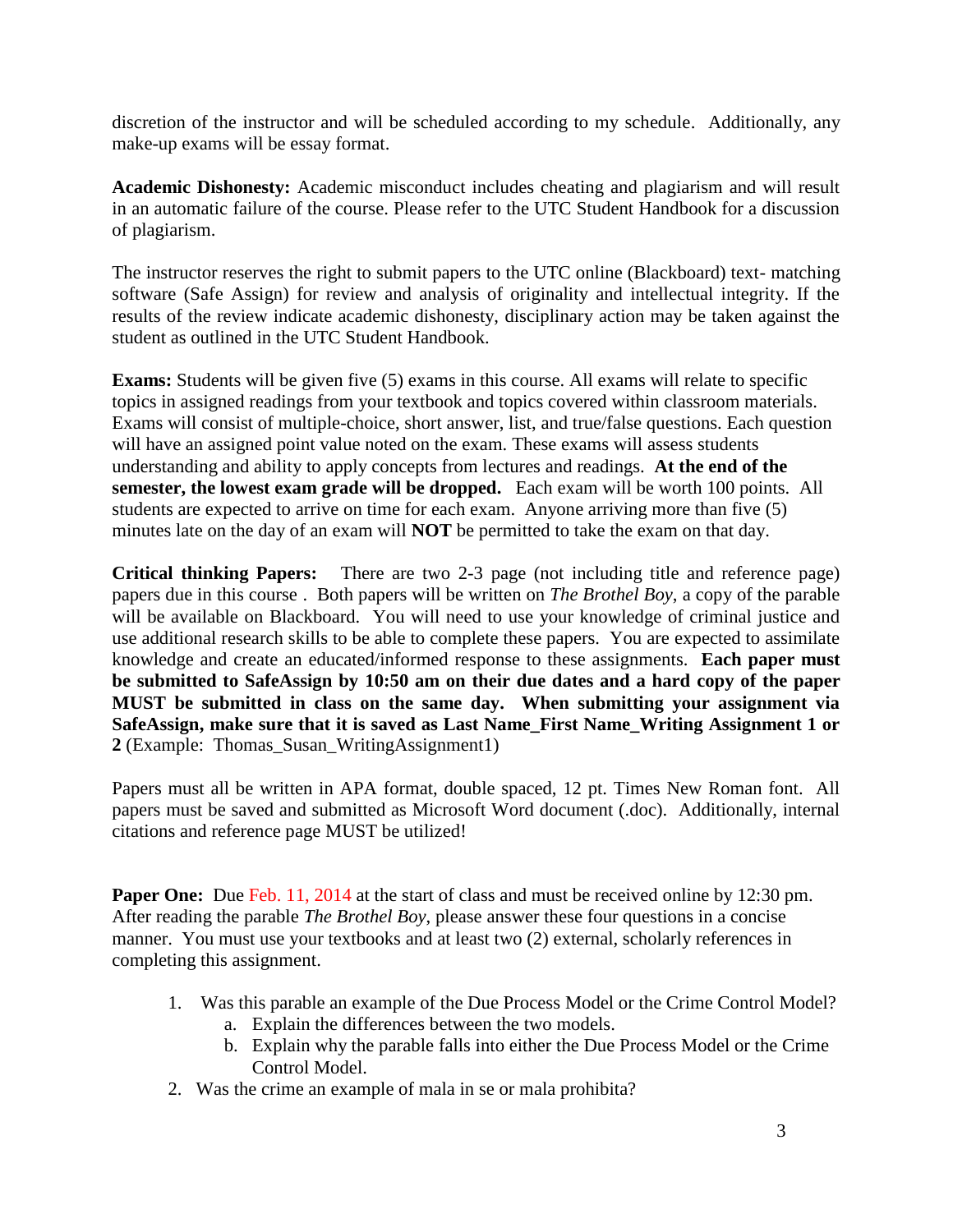- a. Describe both mala in se and mala prohibita. Why did you choose one over the other?
- 3. The brothel Boy was charged with rape. If you were the prosecuting attorney, would you charge him with rape or another crime?
	- a. Explain what crime you would charge him with and provide a description of that crime.
		- i. Refer to the UCR Part 1 and Part 2 offenses.
- 4. There are 6 major theories of criminality described in your book, which theory do you think best describes *The Brothel Boy*?
	- a. Explain what major theory explains the Brothel Boy.
		- i. Refer to table 2.3 on page 68 for guidance.
	- b. Under the major theory that you choose, which specific theory do you think would best describe the Brothel Boy? (More than one theory can apply, choose the one that you believe is the best)
		- i. Example: *I believe that the Social Process Theories, specifically the labeling theories; that fall under Sociological Theory best describe the Brothel Boy because….*

**Paper Two:** Due April 1, 2014 at the start of class and must be received online by 12:30 pm. After watching the movie *FRACTURE*, please write a minimum of 3 pages including the points listed below. You must use your textbooks and at least two (2) external, scholarly references in completing this assignment.

- Give a brief synopsis of the movie.
- Describe and give examples of situations in the movie that directly pertain to the specific Constitutional amendments we have discussed in class.
- Spotlight 1 specific situation in the film as an example of how the constitutional rights can be manipulated to the benefit of the suspect/criminal.
- Spotlight 1 specific situation in the film as an example of how these constitutional rights can be manipulated to the benefit of the criminal justice system.

**Pop Quizzes:** Students will be given five (5) pop quizzes during the course of the semester. The quizzes are worth 20 points each. The quizzes will consist of questions relating to readings, class discussions/material, and/or critical thinking issues.

## **STUDENT EVALUATION:**

| Exams (400 points total)               | 100 points each                                    |
|----------------------------------------|----------------------------------------------------|
| Writing Assignments (200 points total) | 100 points assignment 1<br>100 points assignment 2 |
| Pop quizzes (100 points total)         | 20 points each                                     |

**Total = 700 points = 100%**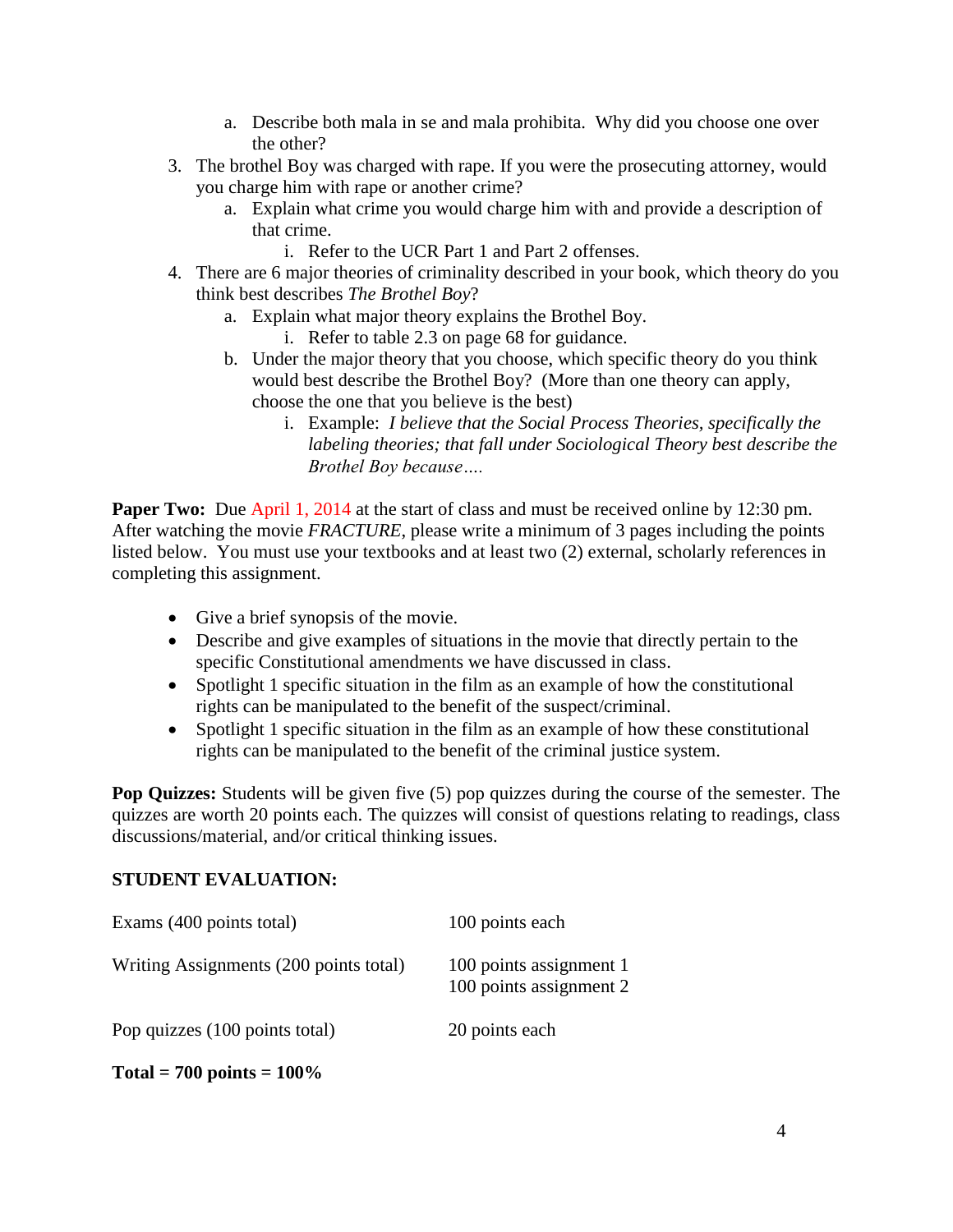## **Grading Scale:**

A 90 – 100 %, B 80-89%, C 70-79%, D 60-69%, F Below 60% 630-700 pts. --------------------A 560-629 pts. --------------------B 490-559 pts. --------------------C 420-489 pts. --------------------D Below 420 pts. -----------------F

**Blackboard/Communication:** To enhance student services, the University uses your UTC email address for all communications. Please check your UTC email on a regular basis (daily). If you have a problem with accessing your email account, contact the HELP desk at 423-425-4000. Furthermore, you will need to check Blackboard as this course utilizes Blackboard for class materials, assignments, and for posting of grades.

#### **Expected Behavior:**

Students are to exhibit academic professionalism. This class is open to classroom discussion; however, we must remember that college is a learning environment. Thus, it is necessary that each student in the class respect one another. The ideas of another can be debated and argued but remember to not make your arguments personal. No talking or other class distractions while the instructor or other students are talking. Please turn off cell phones, electronic devices, etc., prior to the start of class each day. Phone calls and texting are not allowed during class time.

Semester Schedule:

NOTE: The material in this schedule is subject to change depending on the pace of the class and the mastery of the material by the students enrolled. Changes in material being covered will be announced during class sessions.

Dates: Topics: Readings/Assignments:

| Week 1 Jan 7-9     | Course Introduction,                    | Chapter 1                    |
|--------------------|-----------------------------------------|------------------------------|
|                    | The Criminal Justice System             |                              |
| Week 2 Jan 14-16   | Crime and Justice in America            | Chapter 2                    |
| Week 3 Jan 21-23   | Criminal Justice and the Rule<br>of Law | Chapter 3                    |
| Week 4 Jan 28-30   |                                         | <b>EXAM UNIT 1 – Tuesday</b> |
|                    |                                         | (Jan 21)                     |
|                    | Police                                  |                              |
|                    |                                         | Chapter 4                    |
| Week $5$ Feb $4-6$ | $21st$ Century Challenges in            | Chapter 5                    |
|                    |                                         |                              |
| Week 6 Feb 11-13   | Police and Law                          | Chapter 6                    |
|                    |                                         |                              |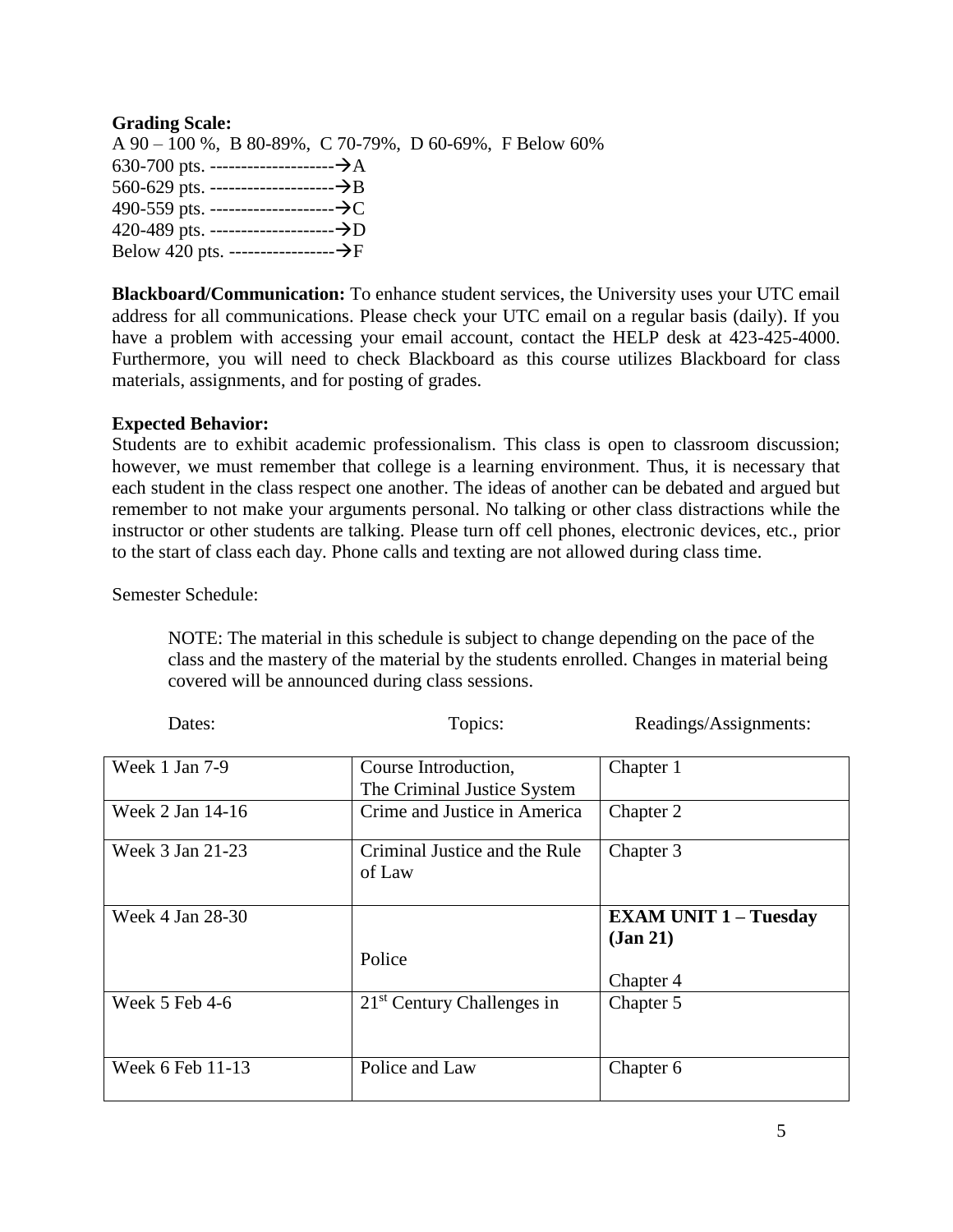|                    |                                                                                 | <b>First Paper due Tue. (2-11)</b>                    |
|--------------------|---------------------------------------------------------------------------------|-------------------------------------------------------|
| Week 7 Feb. 18-20  |                                                                                 | <b>EXAM Unit 2 – Tues. <math>(2-18)</math></b>        |
|                    | Courts and Adjudication                                                         | Chapter 7                                             |
| Week 8 Feb. 25-27  | Pretrial Procedures, Plea<br>Bargaining, and the Criminal<br>Trial              | Chapter 8                                             |
| Week 9 Mar. 4-6    | <b>Punishment and Sentencing</b>                                                | Chapter 9                                             |
| Week 10 Mar. 11-13 | <b>Spring Break</b>                                                             |                                                       |
| Week 11 Mar. 18-20 |                                                                                 | <b>EXAM Unit <math>3 - \text{Tues.} (3-18)</math></b> |
|                    | Film                                                                            |                                                       |
| Week 12 Mar. 25-27 | Finish Film                                                                     | Chapter 10                                            |
|                    | Corrections                                                                     |                                                       |
|                    |                                                                                 | Paper 2 due Tues. (4-1)                               |
| Week 13 Apr. 1-3   | <b>Community Corrections:</b><br>Probation and Intermediate<br><b>Sanctions</b> | Chapter 11                                            |
| Week 14 Apr. 8-10  | <b>Incarceration</b> and Prison<br>Society                                      | Chapter 12                                            |
|                    |                                                                                 | <b>EXAM Unit 4-Thurs.</b> $(8-10)$                    |
| Week 15 Apr. 15-17 | <b>Technology and Criminal</b><br><b>Justice</b>                                | Chapter 14                                            |
| Week 15 Dec. 3-5   | Juvenile Justice                                                                | Chapter $15$                                          |
|                    | Final Exam Week                                                                 |                                                       |

# **Final Exam- (Scheduled by the University) – Thursday, April 24th 10:30 – 12:30**

**Grading Rubric for writing assignments**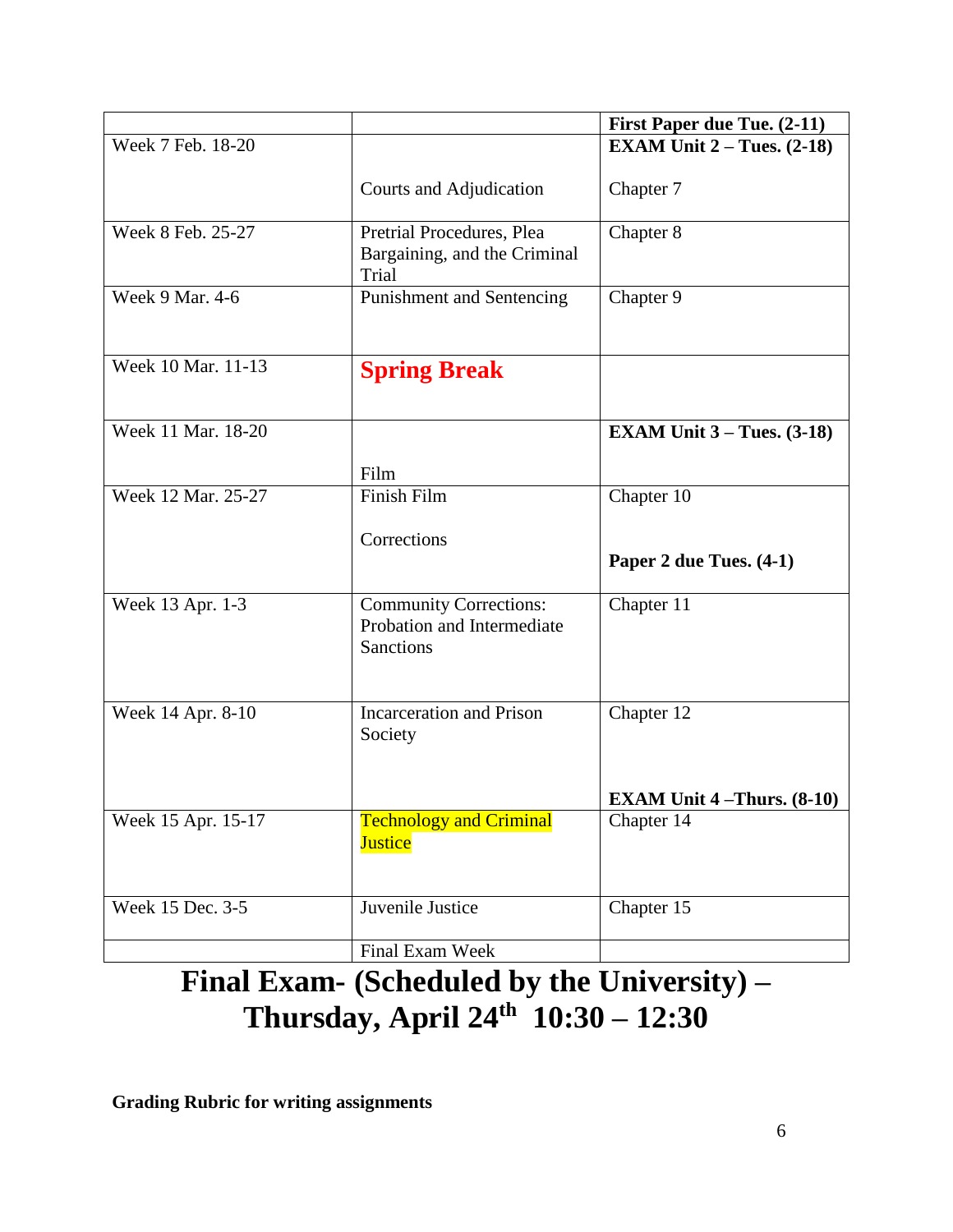|                                                      | Excellent = A                                                                                                                                                                                                                                                                          | Very Good =B                                                                                                                                                                                                                                                                                                            | Acceptable $=C$                                                                                                                                                                                                                                                                                                                       | Needs Work = D                                                                                                                                                                                                                                                                                                                                                              | Unacceptable=F                                                                                                                                                                                                                                                                                                                                            |
|------------------------------------------------------|----------------------------------------------------------------------------------------------------------------------------------------------------------------------------------------------------------------------------------------------------------------------------------------|-------------------------------------------------------------------------------------------------------------------------------------------------------------------------------------------------------------------------------------------------------------------------------------------------------------------------|---------------------------------------------------------------------------------------------------------------------------------------------------------------------------------------------------------------------------------------------------------------------------------------------------------------------------------------|-----------------------------------------------------------------------------------------------------------------------------------------------------------------------------------------------------------------------------------------------------------------------------------------------------------------------------------------------------------------------------|-----------------------------------------------------------------------------------------------------------------------------------------------------------------------------------------------------------------------------------------------------------------------------------------------------------------------------------------------------------|
|                                                      |                                                                                                                                                                                                                                                                                        |                                                                                                                                                                                                                                                                                                                         |                                                                                                                                                                                                                                                                                                                                       |                                                                                                                                                                                                                                                                                                                                                                             |                                                                                                                                                                                                                                                                                                                                                           |
| Grade                                                |                                                                                                                                                                                                                                                                                        |                                                                                                                                                                                                                                                                                                                         |                                                                                                                                                                                                                                                                                                                                       |                                                                                                                                                                                                                                                                                                                                                                             |                                                                                                                                                                                                                                                                                                                                                           |
| Organization<br>(20% of paper<br>grade).             | $(18-20)$<br>points)<br>Paper is<br>extremely<br>well<br>organized<br>and logical.<br>Follows the<br>format<br>requested by<br>the professor.<br>Progresses in<br>a logical<br>manner that<br>was easy to<br>follow.<br>Organization<br>enhanced the<br>effectiveness<br>of the paper. | (16-17 points)<br>Paper is well<br>organized and<br>mostly logical.<br>Follows most of<br>the format<br>requested by the<br>professor.<br>Progresses in a<br>logical manner<br>that was easy to<br>follow most of the<br>time.<br>Organization, for<br>the most part,<br>enhanced the<br>effectiveness of<br>the paper. | (14-15 points)<br>Signs of<br>organization<br>and generally<br>presented<br>logically but at<br>times ideas<br>were unclear.<br>Followed most<br>of the format<br>requested by<br>the professor<br>but were some<br>major and<br>consistent<br>lapses. In<br>some cases,<br>organization<br>detracted from<br>the<br>effectiveness of | (11-13 points)<br>Somewhat<br>disorganized and<br>ideas were not<br>presented<br>logically. Much of<br>the time, ideas<br>were unclear.<br>Followed little of<br>the format<br>requested by the<br>professor. Major<br>and consistent<br>lapses were<br>present<br>throughout most<br>of the paper.<br>Organization<br>detracted from the<br>effectiveness of<br>the paper. | (0 to 10 points)<br>Very disorganized.<br>Ideas were not<br>presented<br>logically. Ideas<br>were unclear<br>throughout the<br>paper. Followed<br>almost none of the<br>format requested<br>by the professor.<br><b>Consistent lapses</b><br>dominated the<br>paper.<br>Organization<br>seriously<br>detracted from the<br>effectiveness of<br>the paper. |
| <b>Mechanics</b><br>(20% of paper<br>grade).         | $(18-20)$<br>points)<br>Paper has<br>almost no<br>spelling,<br>grammatical<br>or sentence<br>structure<br>errors.                                                                                                                                                                      | (16-17 points)<br>Paper has some<br>problems with<br>spelling,<br>grammatical, and<br>sentence<br>structure errors<br>but not enough to<br>detract from the<br>overall content.                                                                                                                                         | the paper.<br>(14-15 points)<br>Paper has<br>quite a few<br>problems with<br>spelling,<br>grammatical,<br>and sentence<br>structure errors<br>which detract<br>from the overall<br>content.                                                                                                                                           | (11-13 points)<br>Paper has many<br>problems with<br>spelling,<br>grammatical, and<br>sentence structure<br>errors which<br>seriously detract<br>from the overall<br>content.                                                                                                                                                                                               | (0 to 10 points)<br>Paper is full of<br>spelling,<br>grammatical, and<br>sentence structure<br>errors, making it<br>impossible to<br>comprehend much<br>of the overall<br>content.                                                                                                                                                                        |
| <b>Citations/Source</b><br>s (10% of paper<br>grade) | $(9-10$ points)<br>All sources<br>are properly<br>cited both in<br>the text and<br>in the<br>reference<br>section<br>(according to<br>the style<br>provided by<br>your<br>instructor.)                                                                                                 | (8 points)<br>Most sources are<br>properly cited<br>both in the text<br>and in the<br>reference section<br>(according to the<br>style provided by<br>your instructor.)                                                                                                                                                  | (7 points)<br>Paper has<br>some issues<br>with citations.<br>Quite a few of<br>the sources are<br>improperly<br>cited both in<br>the text and in<br>the reference<br>section<br>(according to<br>the style<br>provided by<br>your instructor),<br>but there are<br>quite a few<br>mistakes.                                           | (6 points)<br>Paper has serious<br>issues with<br>citations. Many of<br>the sources are<br>improperly cited<br>both in the text<br>and in the<br>reference section<br>(according to the<br>style provided by<br>your instructor),<br>but there are<br>many mistakes.                                                                                                        | (0 to 5 points)<br>Paper has major<br>issues with<br>citations. Most of<br>the sources are<br>improperly cited<br>both in the text<br>and in the<br>reference section<br>(according to the<br>style provided by<br>your instructor).<br>Mistakes are<br>rampant<br>throughout the<br>paper.                                                               |